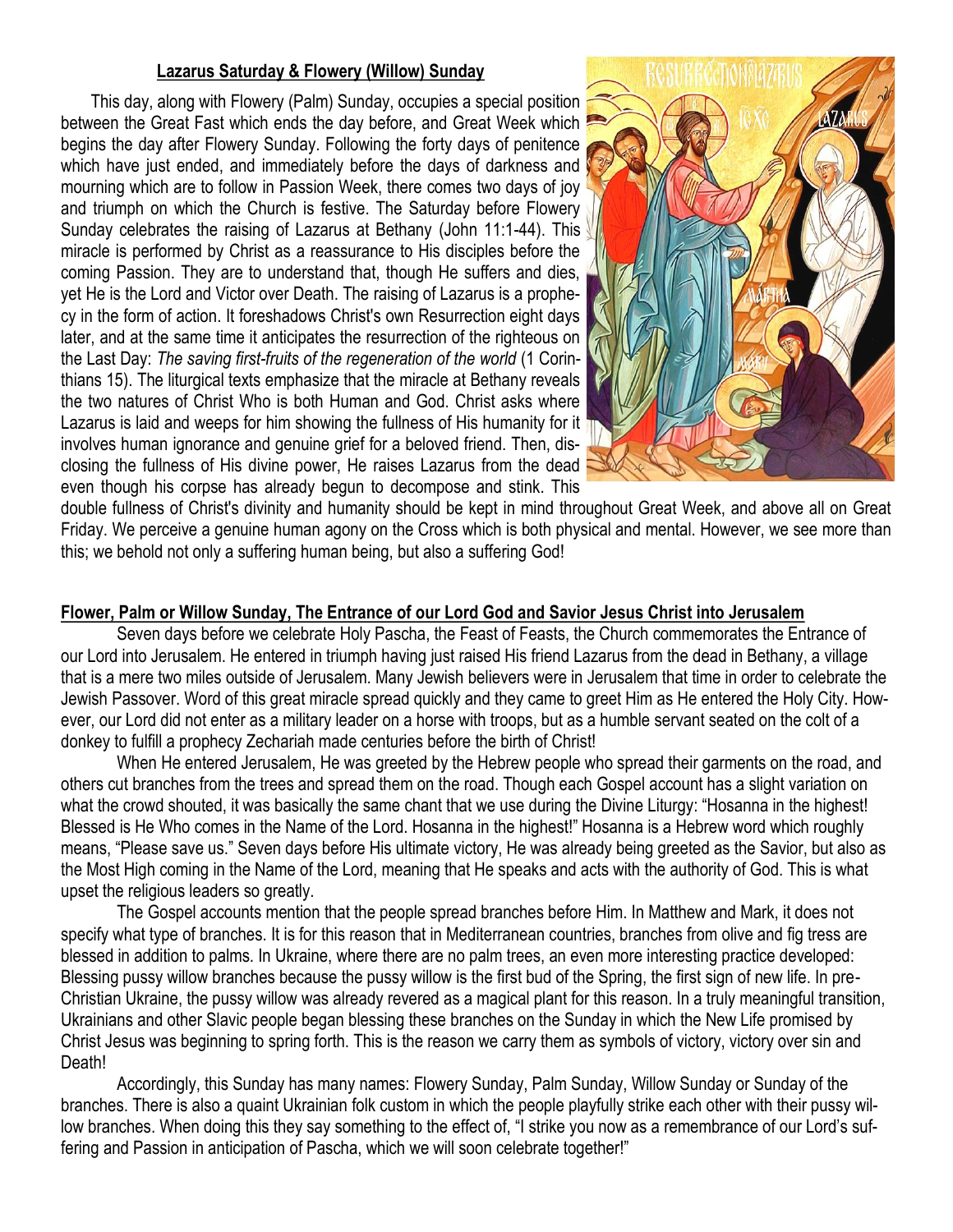*"Today the grace of the Holy Spirit has gathered us together, and we all take up your Cross and say: Blessed is He Who comes in the Name of the Lord: Hosanna in the highest."*

# *Entry Of Our Lord Into Jerusalem (Willow Sunday)*

**Troparion:** Giving us before Your Passion an assurance of the general **re**surrection, You have raised Lazarus, **Christ** our God. Therefore, like the children we also carry sym**bols** of victory \* and cry to You, the **Con**queror of Death: Hosanna **in** the highest! Blessed is He Who comes in the **Name** of the Lord.

 **Kontakion:** Seated in heaven **up**on Your Throne \* and on earth upon a **colt,** Christ our God, You have accepted the praise **of** the angels \* and the songs of the children who **cried** out to You: Blessed are You Who comes to **re**call Adam!

#### *Why is this day called Palm or Willow Sunday?*

In memory of our Savior's triumphant entry into Jerusalem, when the people strewed palm branches before Him, for which reason the Church, on this day, blesses palms, and carries them in procession.

*Why does our church use pussy willows instead of palms like everybody else?*

 Our forefathers lived in Ukraine where palms were not available, so they substituted the branches of the pussy willow trees that were plentiful and abundant in that region. They were also the first bud of the Spring, the first sign of new life after a long winter. Pre-Christians Ukrainians also thought Pussy Willows possessed magical powers because of this. When the Slavic people became Christian, they retained this symbol of new life and related it to the New Life which is the result of Christ's Resurrection.

## *Why are the palms and pussy willows blessed?*

 Those who carry them with devotion,, or keep them in their houses receive protection of soul and body, as prayer for in the blessing and that those who carry the palms may, by means of the prayers of the Church, adorn their souls with good works and this, in spirit, meet the Savior; that, through Christ whose members we are, we may conquer the kingdom of death and darkness, and be made worthy to share in His glorious resurrection and triumphant entrance into heaven. St. Augustine writes of the palms: "They are symbols of praise, and a sign of victory, because the Lord by death conquered death, and with the sign of victory, the cross, overcame the devil, the prince of death." Therefore, preceded by the cross, we go in procession singing hymns of praise.

## *Why did Jesus enter Jerusalem so solemnly and yet so humbly?*

To show that He was the promised Messiah and King of the Jews, as foretold by the Prophet Zacharias (9:9), and that He had come to conquer the world, the flesh and the devil, for which He used the weapons of meekness, humility, and poverty and therefore came seated not on a proud steed but like a poor person on the weak colt of a donkey, entering Jerusalem in all humility, this teaching us that meekness and indifference to earthly goods are our weapons to gain victory over our enemies. Jesus entered Jerusalem so humbly to protect the type of Paschal lamb, for on this day the lambs which were to be sacrificed in the temple on the following Friday, were solemnly led into the city. Thus, Jesus like a meek lamb, entered the city of Jerusalem to be sacrificed for us.

## *Why did the people meet Christ with palm branches?*

 This happened by the inspiration of God, to indicate that Christ, the Conqueror of Death, the abyss, and the devil, would reconcile man with God, and open the heavenly Jerusalem to him, for the palm is the emblem of victory and peace. By this we learn also the inconsistency of the world; for the very people who on this day met Christ with palm branches exclaiming: "Hosanna to the Son of David", a few days later shouted: "Crucify Him! Crucify Him!" Learn from this to despise the praise of the world, and be careful not to imitate the inconsistency of this people by crucifying Him again and again by sin (Hebrews 6:6), after having received Him with joy in Holy Communion.